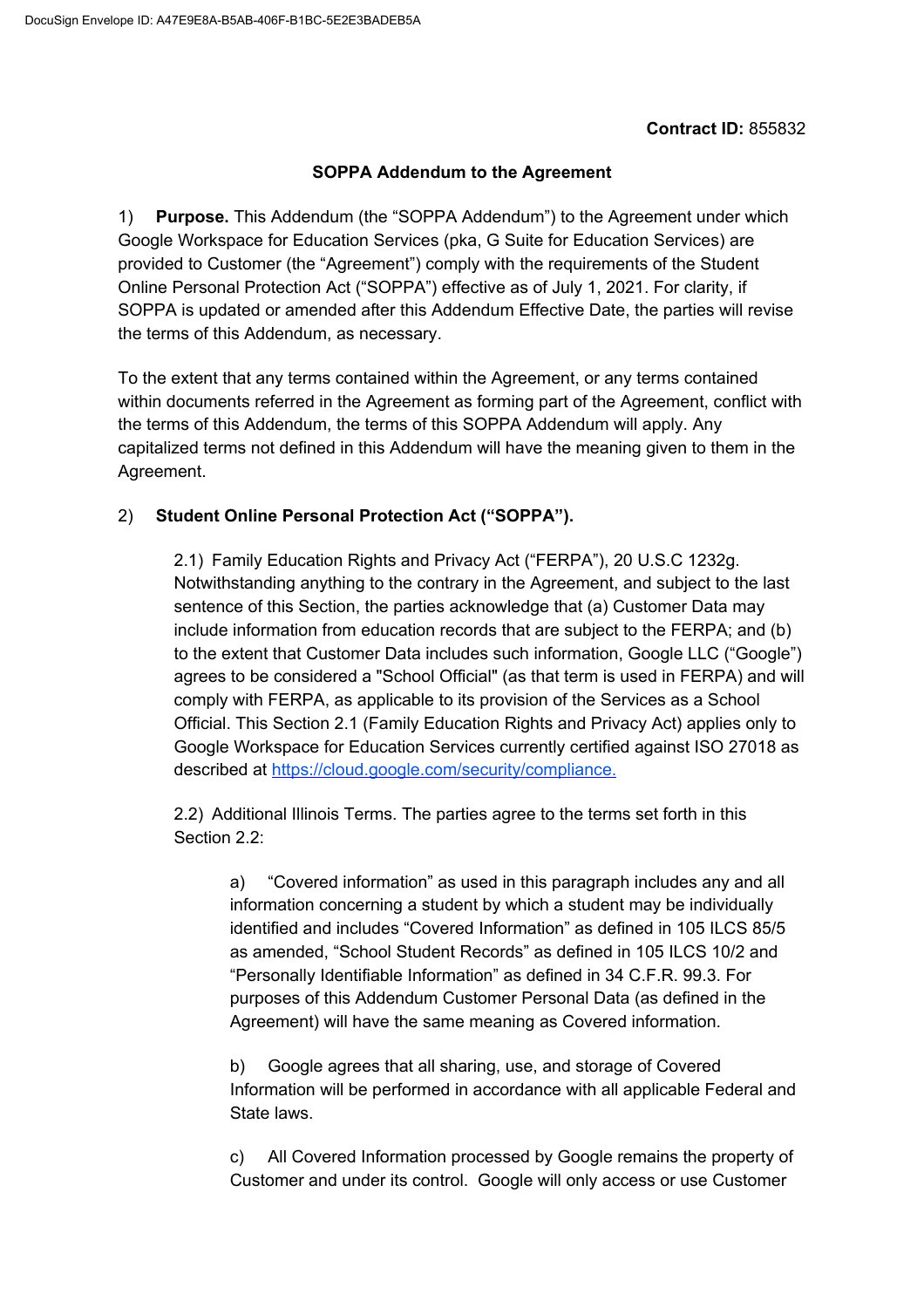Data to provide the Services and Technical Support Services to Customer or as otherwise instructed by Customer. Without limiting the generality of the preceding sentence, Google will not process Customer Data for Advertising purposes or serve Advertising in the Services. Google has implemented and will maintain administrative, physical, and technical safeguards to protect Customer Data, as further described in the Data Processing Amendment.

d) Categories of Customer Data. The categories of Customer Data are listed in Appendix 1 of the Data Processing Amendment. "Data Processing Amendment" means the then-current terms describing data protection and processing obligations with respect to Customer Data, as described at [https://workspace.google.com/terms/dpa\\_terms.html](https://workspace.google.com/terms/dpa_terms.html) [.](https://gsuite.google.com/terms/dpa_terms.html)

e) Description of Services. A description of Google Workspace for Education Service provided by Google is set forth in the Services Summary located at [https://workspace.google.com/terms/user\\_features.html.](https://workspace.google.com/terms/user_features.html)

f) Additional FERPA Statement. Pursuant to FERPA, Google will: (a) act as a school official with a legitimate educational interest; (b) perform an institutional service or function under the direct control of Customer with respect to the processing of Covered Information for which Customer would otherwise use employees; (c) use the covered information only for a purpose authorized by Customer under applicable law; and (d) not redisclose it to third parties or Affiliates except as authorized under the Agreement or with permission from Customer or pursuant to court order, unless otherwise permitted under applicable law.

g) Data Incident. Pursuant to Section 7.2. of the Data Processing Amendment, in the event of a Data Incident, Google will provide details of the incident, as described in Section 7.2.2, which shall include, to the extent possible, (1) the nature of the Data Incident, the measures taken to mitigate the potential risks and the measures Google recommends Customer take to address the Data Incident, (2) Parents may contact Google to inquire about the Data Incident through the following link

[https://support.google.com/a/contact/edu\\_privacy,](https://support.google.com/a/contact/edu_privacy) also available through the Contact Us section in the Google Workspace for Education Privacy Notice (3) the date or estimated date of the Data Incident, (4) what Customer Data was compromised or reasonably believed to have been compromised by the Data Incident.

h) Enhanced Liability Cap for Data Incidents under SOPPA. If a Data Incident is attributed to Google, Google will be liable for its own costs and expenses for its actions taken pursuant to Section 7.2 (Data Incidents) of the Data Processing Amendment, and for Customer`s reasonable costs for legally required notification to parents whose Covered Information was misappropriated and any fines or penalties that Customer must pay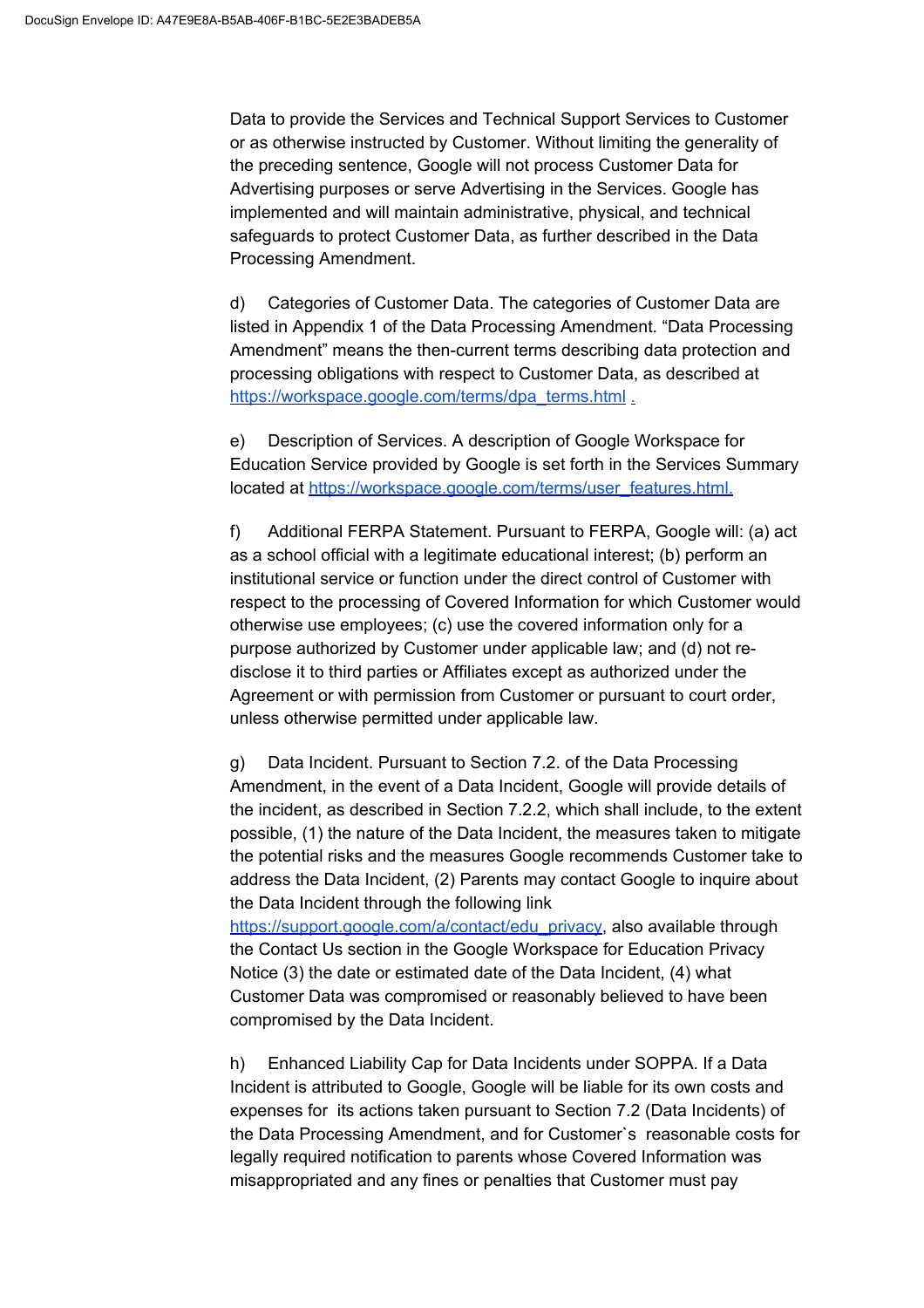regulatory agencies solely as a result of any Data Incident attributed to Google. Notwithstanding anything to the contrary under the Agreement, Google`s total aggregated liability under this sub-section 2.3(h) is limited to ONE HUNDRED THOUSAND US DOLLARS (\$100,000.00). Customer will be liable for any remaining costs and expenses incurred in investigating and remediating the Data Incident.

i) Data Deletion. Google will delete Customer Data in accordance with Section 6 (Data Deletion) of the Data Processing Amendment.

j) Publication. Customer will make available for public inspection on Customer's website or, if Customer does not have a website, then at Customer's administrative office, this Addendum along with the Data Processing Amendment, and the definition of "Services" set forth herein. "Services" means the then-current Core Services and Other Services described at [https://workspace.google.com/terms/user\\_features.html.](https://workspace.google.com/terms/user_features.html)

k) Google shall not use or share Covered Information for the purposes of (i) Targeted Advertising, (ii) to amass a profile of a student other than in furtherance of providing the Services, or (iii) sell or rent a student's information. "Targeted Advertising" as used in this paragraph has the meaning set forth in 105 ILCS 85/5 as amended.

3) **Google Workspace for Education Privacy Notice.** Google Workspace for Education Privacy Notice is meant to help Google Workspace for Education users and parents understand what data and for what purposes such data is collected by Google during the provision of Google Workplace for Education Services. The Google Workspace for Education Privacy Notice includes information about Google privacy practices that are specific to Google Workspace for Education and summarizes the most relevant portions of the Google Privacy Policy, which provides additional examples and explanations that may be useful to Customers. Collected data includes information about Customers' payments and transactions, settings and configurations, product usage, and direct communications with Google, but excludes Customer or Customer End User personal information provided by Google through the services. "Google Workspace for Education Privacy Notice" means the notice at the following URL:

[https://workspace.google.com/terms/education\\_privacy.html](https://workspace.google.com/terms/education_privacy.html)[,](https://workspace.google.com/terms/education_privacy.htmll) or such other URL as Google may provide.

4) **Miscellaneous.** This SOPPA Addendum shall be governed by the laws of the State of Illinois without regard to conflict of law principles. Jurisdiction and venue for all disputes hereunder shall solely be in the county of the Customer's administrative office. All other terms and conditions of the Agreement shall remain unchanged and in full force and effect.

Signed by the parties' authorized representatives on the dates below.

## **East Moline School District #37**